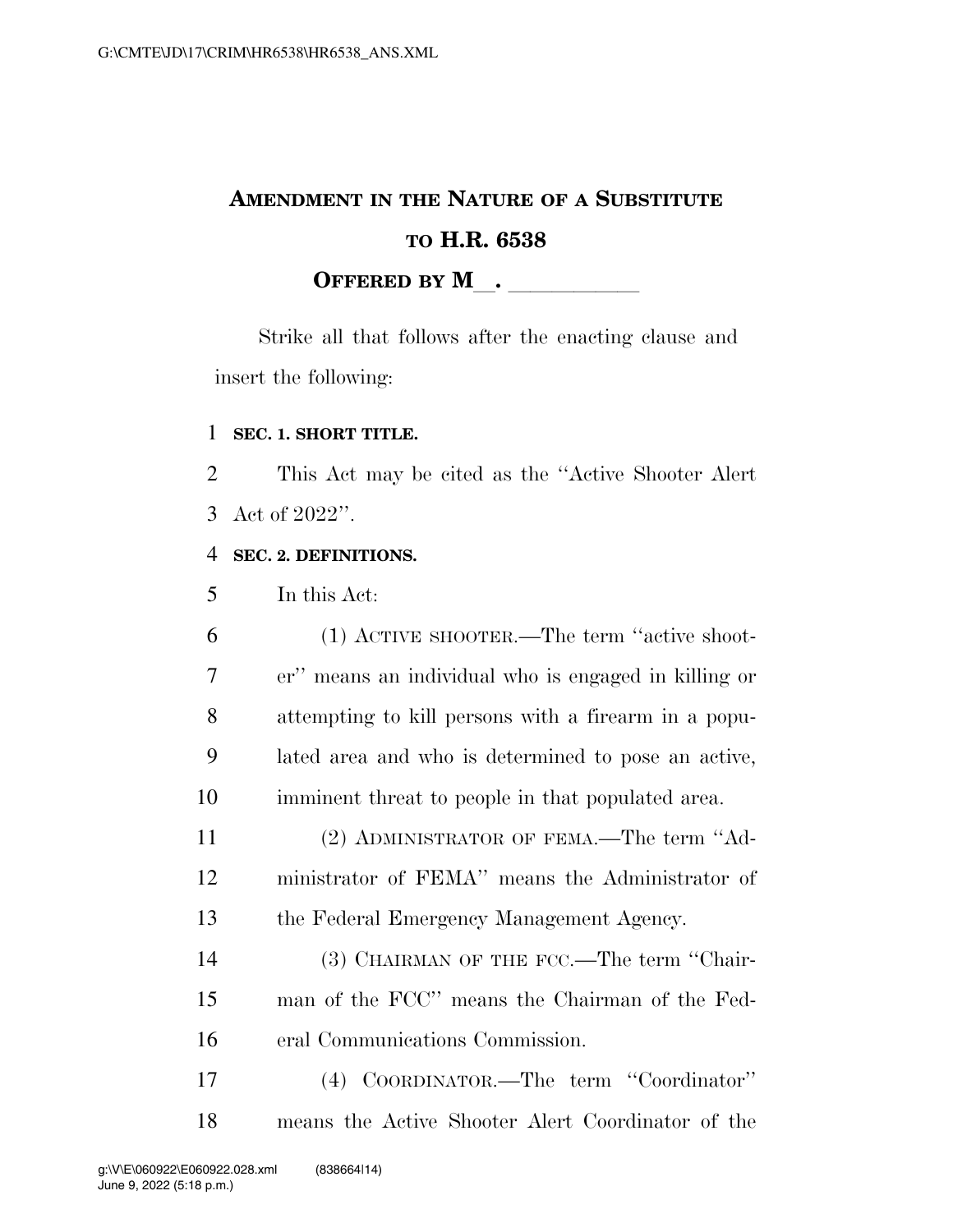Department of Justice designated under section 2  $3(a)$ .

 (5) NETWORK.—The term ''Network'' means the Active Shooter Alert Communications Network, an interconnected system of Federal, State, Tribal, and local governments that is organized to provide information to the public, within geographically rel-evant areas, on active shooter situations.

 (6) POPULATED AREA.—The term ''populated area'' means a location where one or more persons other than the active shooter are present.

 (7) STATE.—The term ''State'' means any of the 50 States, the District of Columbia, American Samoa, Guam, Puerto Rico, the Northern Mariana Islands, the Virgin Islands of the United States, and any other territory of the United States.

### **SEC. 3. NATIONAL COORDINATION OF ACTIVE SHOOTER ALERT COMMUNICATIONS NETWORK.**

 (a) COORDINATION WITHIN DEPARTMENT OF JUS- TICE.—The Attorney General shall assign an officer of the Department of Justice to act as the national coordinator of the Active Shooter Alert Communications Network re- garding an emergency involving an active shooter. The of- ficer so designated shall be known as the Active Shooter Alert Coordinator of the Department of Justice.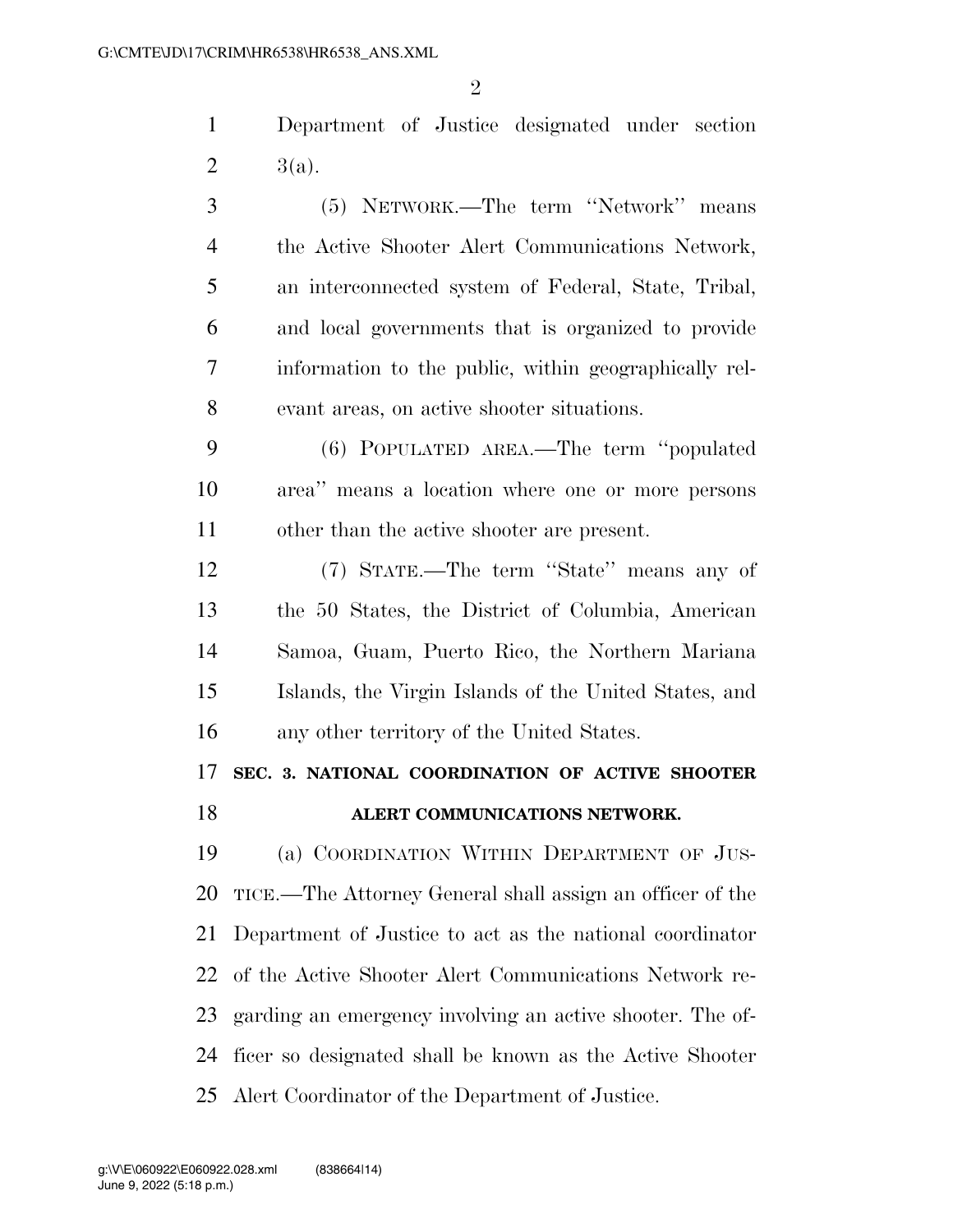(b) DUTIES.—The Coordinator shall—

 (1) encourage Federal, State, Tribal, and local government agencies to establish procedures to re- spond to an active shooter, including active shooter 5 procedures relating to interstate or interjurisdic- tional travel (including airports and border crossing areas and checkpoints), and focus on governments that have not yet established such procedures; and (2) work with State, Tribal, and local govern- ments to encourage appropriate regional and inter- jurisdictional coordination of various elements of the Network.

 (c) GOALS.—The Coordinator shall encourage the adoption of best practices established under section 4(a) in State, Tribal, and local governments for—

 (1) the development of policies and procedures to guide the use of mass alert systems, changeable message signs, or other information systems to no- tify local residents, motorists, travelers, and individ-uals in the vicinity of an active shooter;

 (2) the development of guidance or policies on the content and format of alert messages to be con- veyed on mass alert systems, changeable message signs, or other information systems relating to an active shooter;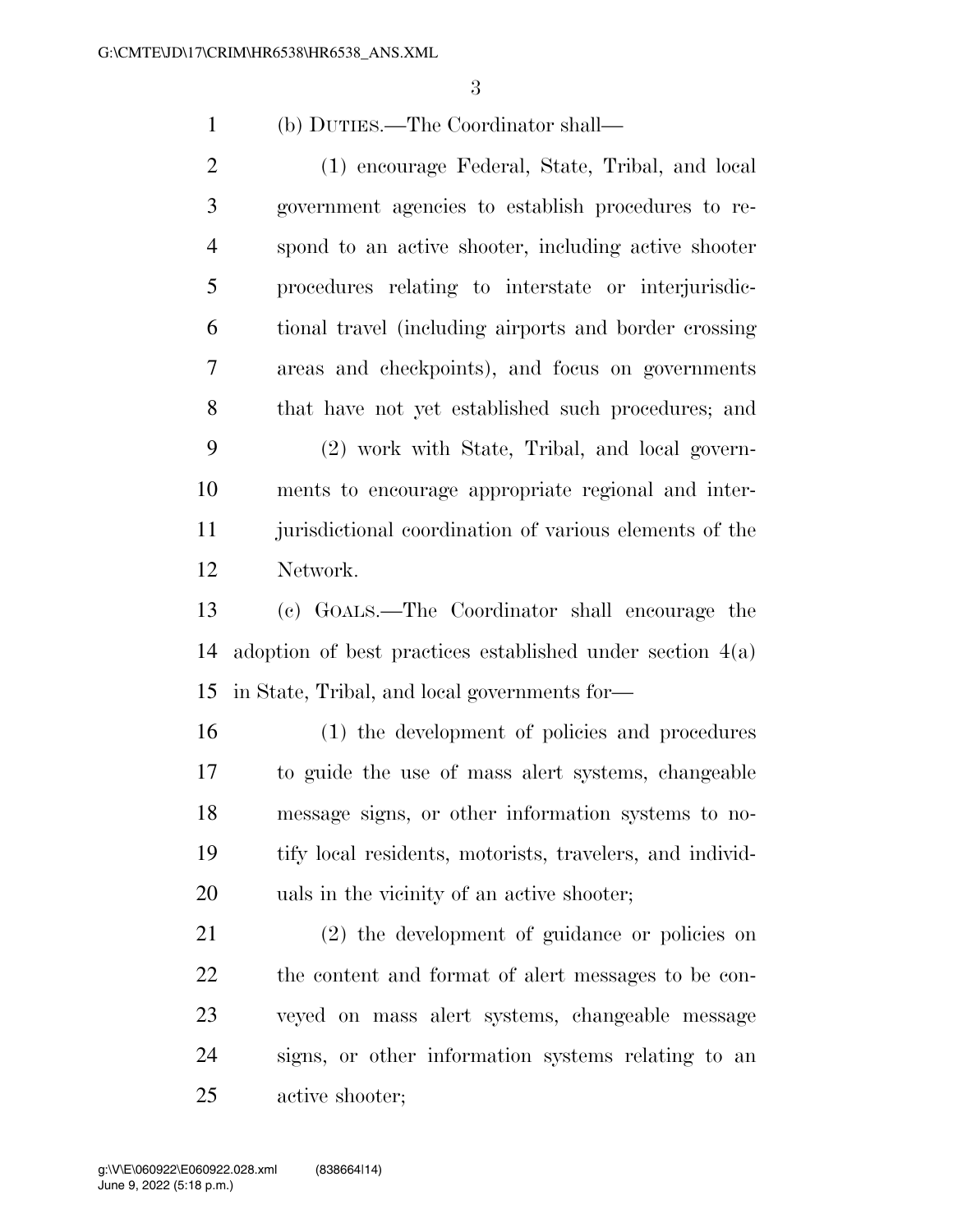(3) the coordination of State, Tribal, and local Active Shooter Alert communications plans within a region for the use of mass alert systems relating to an active shooter;

 (4) the planning and designing of mass alert systems for multilingual communication with local residents, motorists, travelers, and individuals in the vicinity of an active shooter, which system may in- clude the capability for issuing wide area alerts to local residents, motorists, travelers, and individuals 11 in the vicinity of an active shooter;

 (5) the planning of systems and protocols to fa- cilitate the efficient issuance of active shooter alerts and other key information to local residents, motor- ists, travelers, and individuals in the vicinity of an active shooter during times of day outside of normal business hours;

 (6) the provision of training and guidance to transportation authorities to facilitate the appro- priate use of mass alert systems and other informa- tion systems for the notification of local residents, motorists, travelers, and individuals in the vicinity of an active shooter; and

 (7) the development of appropriate mass alert systems to ensure that alerts sent to individuals in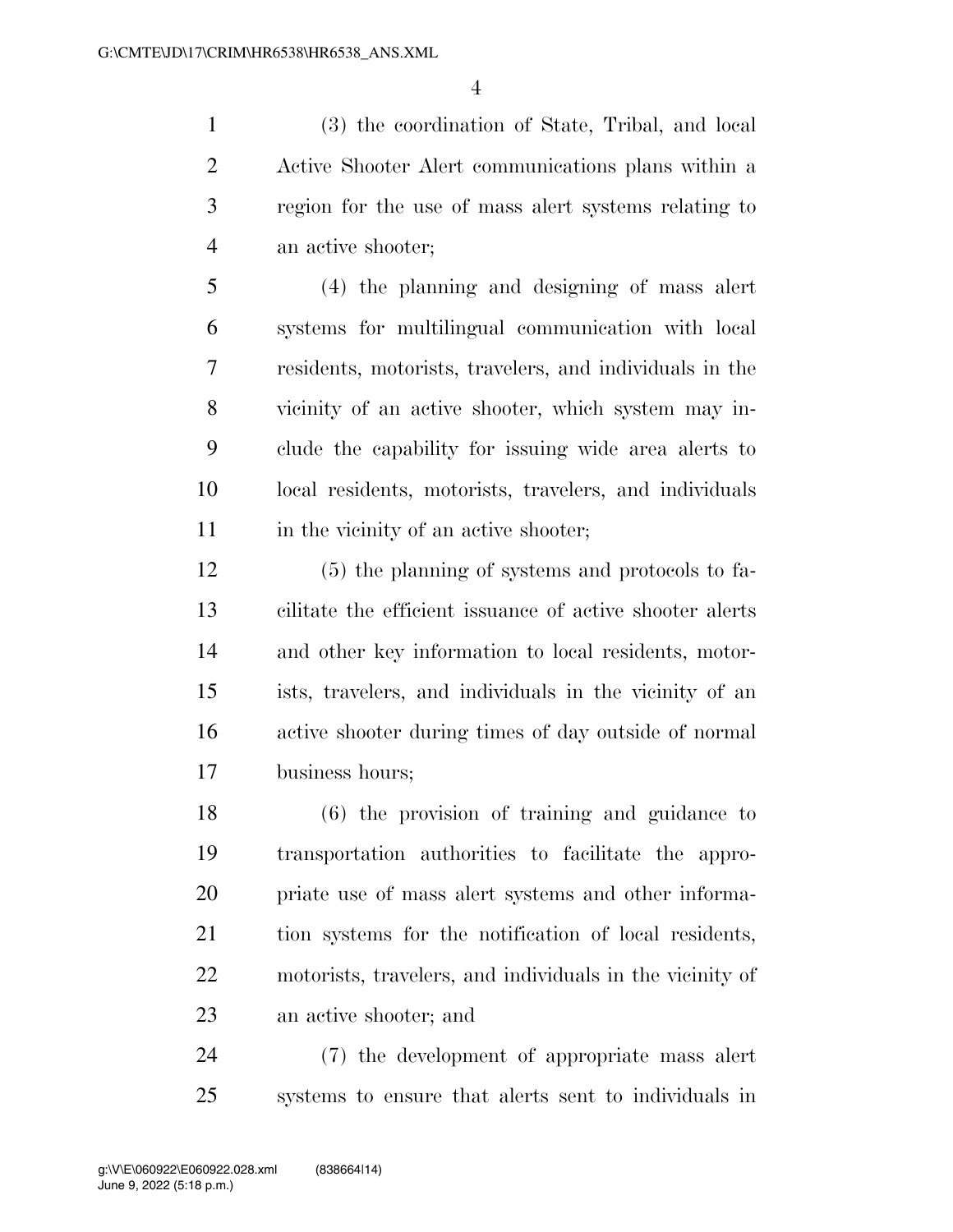the immediate vicinity of an active shooter do not alert the active shooter to the location of individuals sheltering in place near the active shooter.

 (d) INTEGRATED PUBLIC ALERT AND WARNING SYS- TEM.—In carrying out duties under subsection (b), the Coordinator shall notify and coordinate with the Adminis- trator of FEMA, the Secretary of Transportation, and the Chairman of the FCC on using the Integrated Public Alert and Warning System to issue alerts for the Network.

 (e) REPORT.—Not later than 18 months after the date of enactment of this Act, and every 2 years thereafter until such time as each of the State, Tribal, and local gov- ernments have adopted an active shooter alert protocol, the Coordinator, in consultation with the Administrator of FEMA, Secretary of Transportation, and the Chairman of the FCC, shall submit to Congress a report on the ac- tivities of the Coordinator and the effectiveness and status of the Active Shooter Alert communications plan of each State, Tribal, and local government within each region that has implemented such a plan.

## **SEC. 4. STANDARDS FOR ISSUANCE AND DISSEMINATION OF ALERTS THROUGH ACTIVE SHOOTER ALERT COMMUNICATIONS NETWORK.**  (a) ESTABLISHMENT OF BEST PRACTICES.—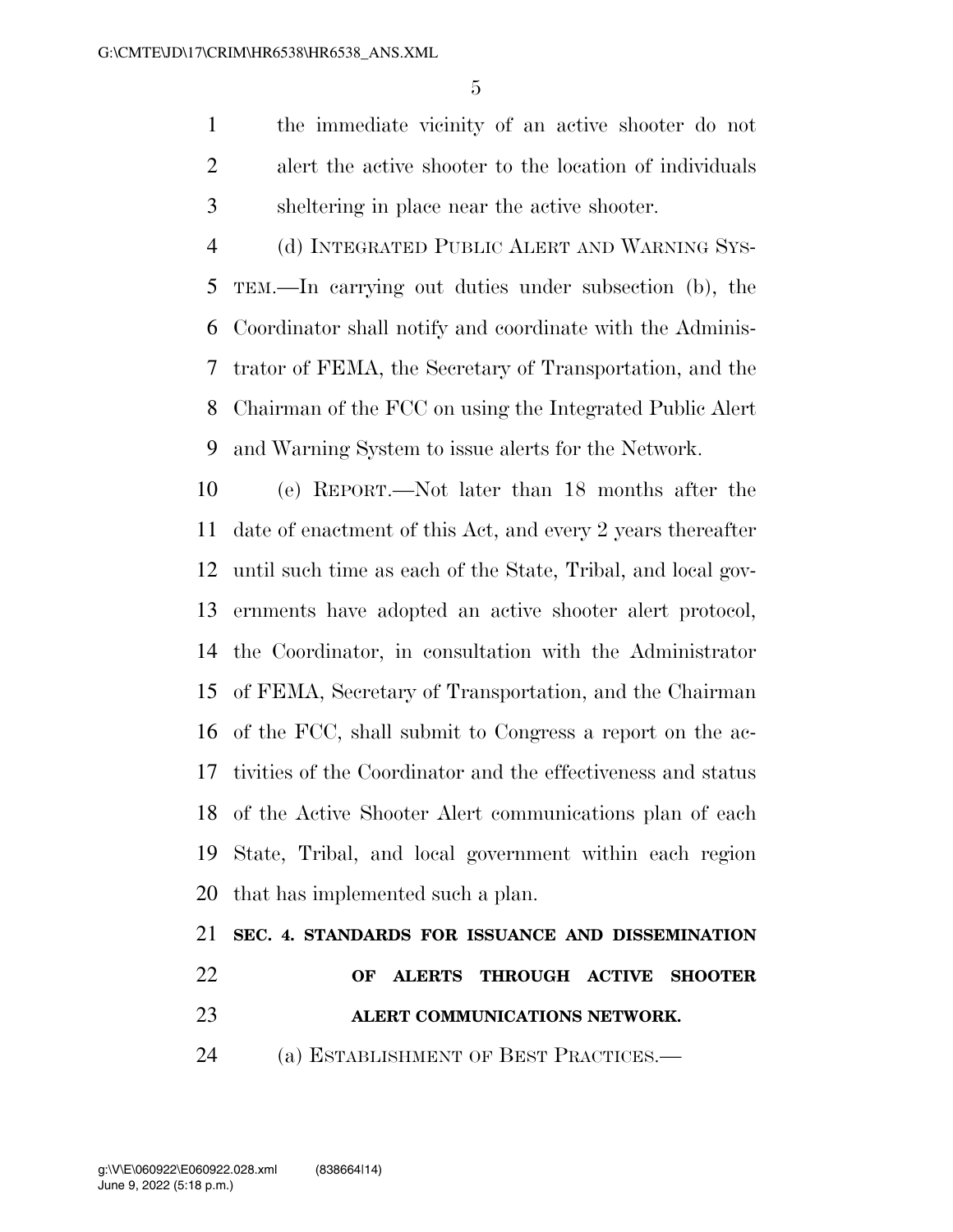| $\mathbf{1}$   | (1) IN GENERAL.—Subject to subsection (c),             |
|----------------|--------------------------------------------------------|
| $\overline{2}$ | the Coordinator, using the recommendations of the      |
| 3              | Advisory Panel established under subsection (b) and    |
| $\overline{4}$ | in coordination with the Administrator of FEMA,        |
| 5              | the Secretary of Transportation, the Chairman of       |
| 6              | the FCC, local broadcasters, and Federal, State,       |
| 7              | Tribal, and local law enforcement agencies, shall es-  |
| 8              | tablish best practices for—                            |
| 9              | (A) the issuance of alerts through the Net-            |
| 10             | work;                                                  |
| 11             | (B) the extent of the dissemination of                 |
| 12             | alerts issued through the Network; and                 |
| 13             | (C) the achievement of the goals described             |
| 14             | in section $3(c)$ .                                    |
| 15             | (2) UPDATING BEST PRACTICES.—The Coordi-               |
| 16             | nator shall review the best practices established      |
| 17             | under paragraph $(1)$ no less frequently than every 5  |
| 18             | years to ensure the best practices are consistent with |
| 19             | updated data and recommendations on active shoot-      |
| 20             | er situations and technological advancements in the    |
| 21             | Integrated Public Alert and Warning System or          |
| 22             | other technologies. The Coordinator shall convene      |
| 23             | the Advisory Panel as necessary to provide updated     |
| 24             | recommendations if the best practices are to be up-    |
| 25             | dated.                                                 |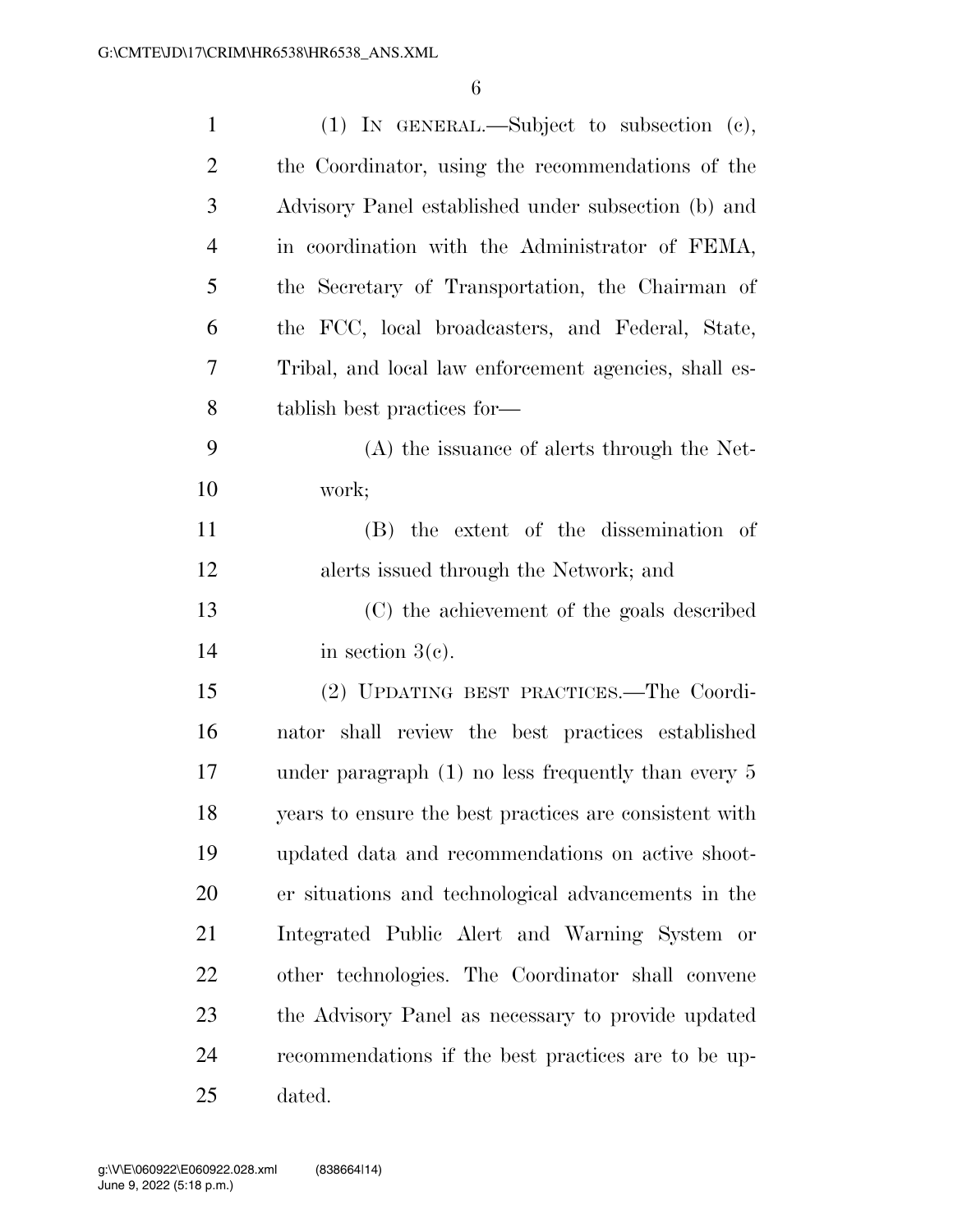| $\mathbf{1}$   | (b) ADVISORY PANEL.—                                |
|----------------|-----------------------------------------------------|
| $\overline{2}$ | $(1)$ In GENERAL.—Not later than 90 days after      |
| 3              | the date of enactment of this Act, the Coordinator  |
| $\overline{4}$ | shall establish an Advisory Panel to make rec-      |
| 5              | ommendations with respect to the establishment of   |
| 6              | best practices under subsection (a).                |
| 7              | (2) MEMBERSHIP.-The Advisory Panel shall            |
| 8              | be comprised of at least 9 members, including—      |
| 9              | $(A)$ at least 5 law enforcement officers, in-      |
| 10             | cluding at least one nonsupervisory law enforce-    |
| 11             | ment officer, who have responded to active          |
| 12             | shooter incidents and who represent rural, sub-     |
| 13             | urban, and urban communities;                       |
| 14             | (B) at least 1 public safety expert who is          |
| 15             | not a law enforcement officer and who has re-       |
| 16             | sponded to an active shooter incident;              |
| 17             | (C) at least 1 emergency response official          |
| 18             | who is not a law enforcement officer;               |
| 19             | (D) at least 1 city planning expert; and            |
| 20             | (E) at least 1 mental and behavioral health         |
| 21             | expert.                                             |
| 22             | (3) RECOMMENDATIONS.—Not later than 15              |
| 23             | months after the date of enactment of this Act, the |
| 24             | Advisory Panel shall submit to Coordinator<br>rec-  |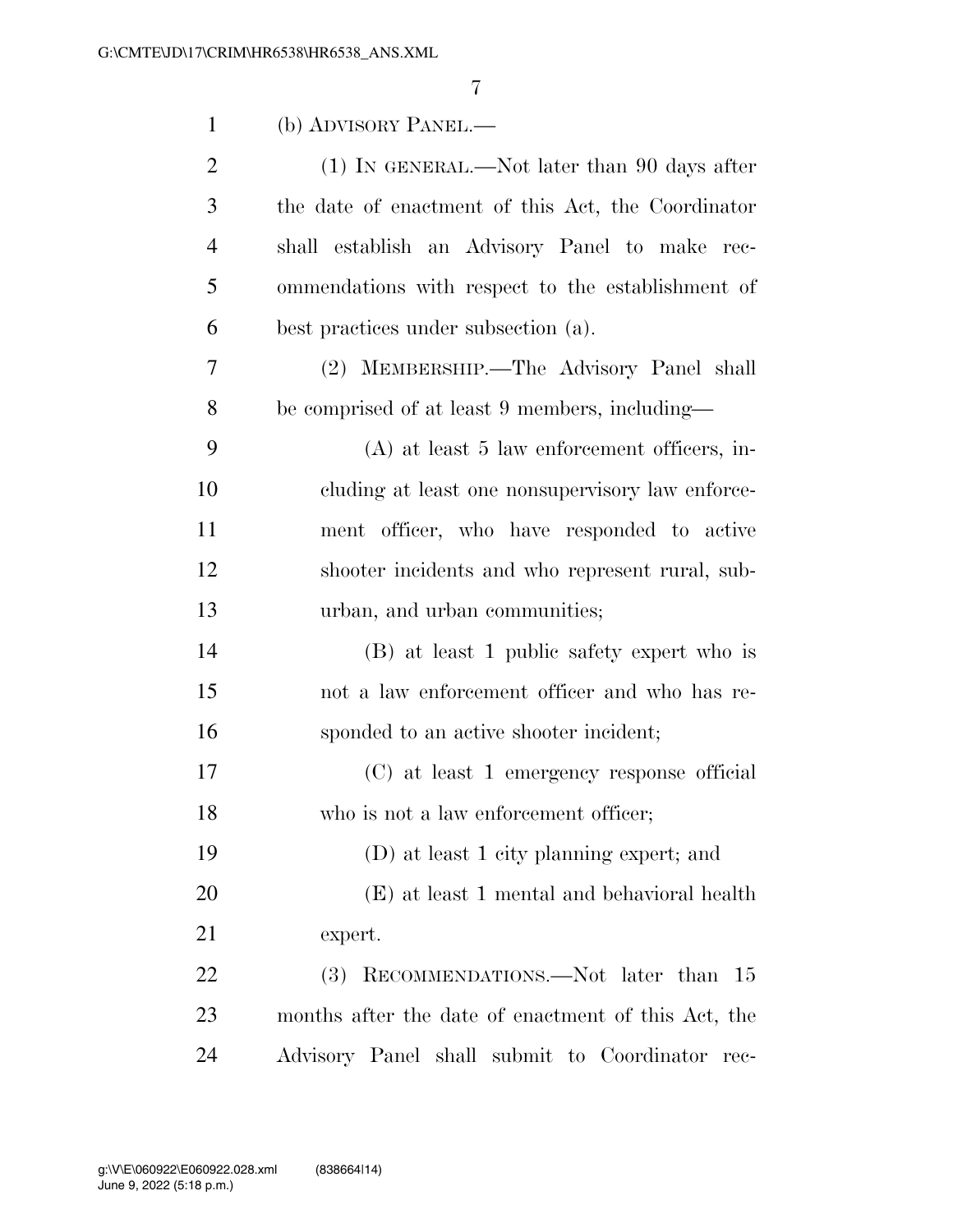| $\mathbf{1}$   | ommendations with respect to the establishment of    |
|----------------|------------------------------------------------------|
| $\overline{2}$ | best practices under subsection (a).                 |
| 3              | (c) LIMITATIONS.—                                    |
| $\overline{4}$ | (1) IN GENERAL.—The best practices estab-            |
| 5              | lished under subsection (a) shall—                   |
| 6              | $(A)$ be adoptable on a voluntary basis only;        |
| 7              | and                                                  |
| 8              | (B) to the maximum extent practicable (as            |
| 9              | determined by the Coordinator, in consultation       |
| 10             | with State, Tribal, and local law enforcement        |
| 11             | agencies), provide that—                             |
| 12             | (i) appropriate information relating to              |
| 13             | an active shooter response is disseminated           |
| 14             | to the appropriate law enforcement, public           |
| 15             | health, communications, and other public             |
| 16             | officials; and                                       |
| 17             | the dissemination of an alert<br>(ii)                |
| 18             | through the Network be limited to the geo-           |
| 19             | graphic areas most likely to be affected by,         |
| 20             | or able to respond to, an active shooter sit-        |
| 21             | uation.                                              |
| 22             | (2) NO INTERFERENCE.—In establishing best            |
| 23             | practices under subsection (a), the Coordinator may  |
| 24             | not interfere with systems of voluntary coordination |
| 25             | between local broadcasters and State, Tribal, and    |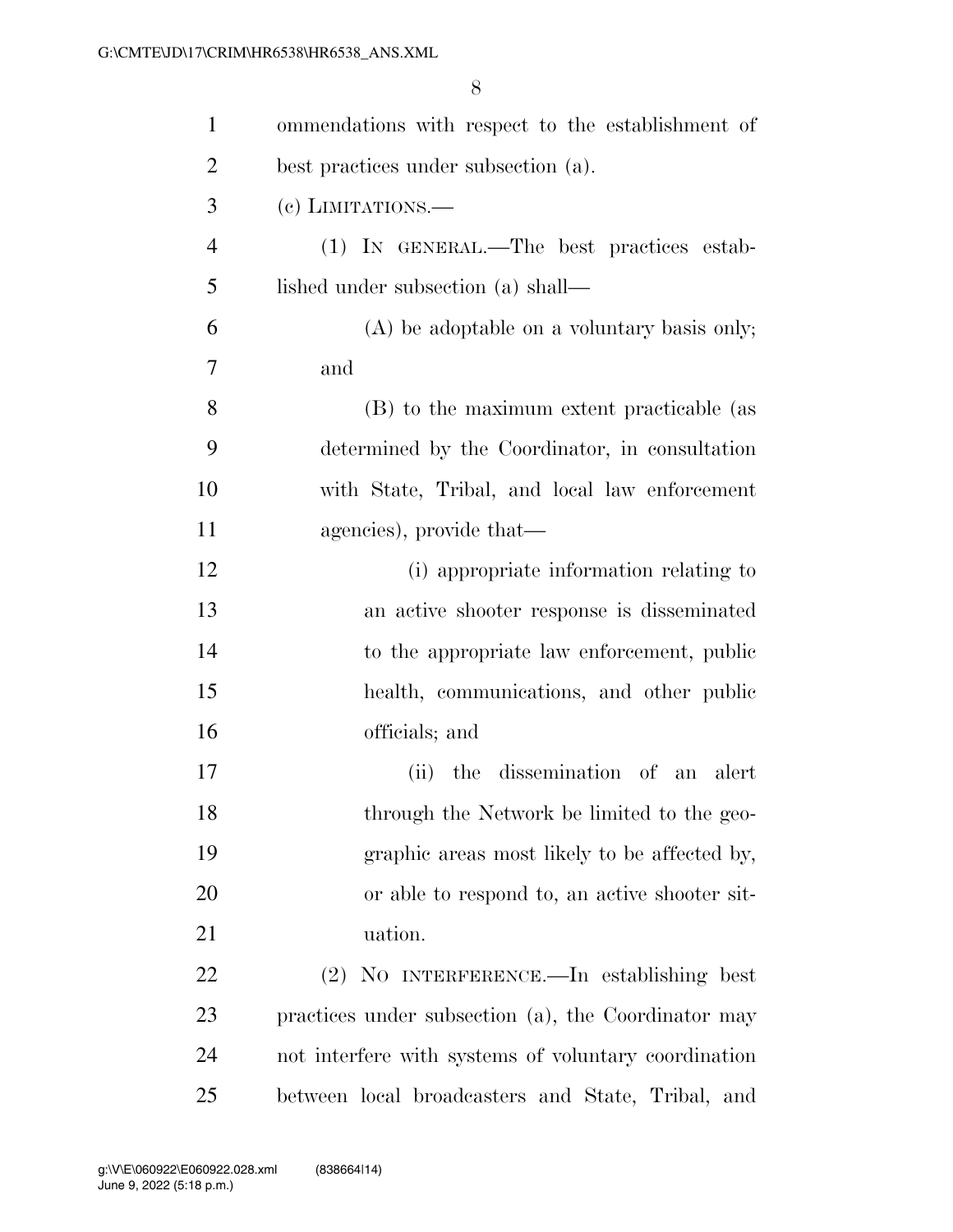local law enforcement agencies for improving and implementing the Network.

 **SEC. 5. COMPTROLLER GENERAL STUDY ON STATE RE- SPONSES TO ACTIVE SHOOTER SITUATIONS REQUIRING THE ISSUANCE OF PUBLIC ALERTS AND WARNINGS.** 

 (a) STUDY.—The Comptroller General of the United States shall conduct a study on State and local responses to active shooters and situations requiring the issuance of a public alert or warning. Such study shall address each of the following:

 (1) Differences between the definitions of the term ''active shooter'' used by different States.

 (2) The amount of time it takes and the proc- ess in each State to receive approval from the State alerting officials after a local law enforcement agen- cy requests the issuance of a public alert or warning, such as an AMBER Alert, a Blue Alert, or an Ashanti alert.

 (3) A comparison of the timing and effective- ness of the issuance of public alerts and warnings by State, Tribal, and local alerting officials.

 (b) REPORT TO CONGRESS.—Not later than 2 years after the date of enactment of this Act, the Comptroller General of the United States shall submit to Congress a